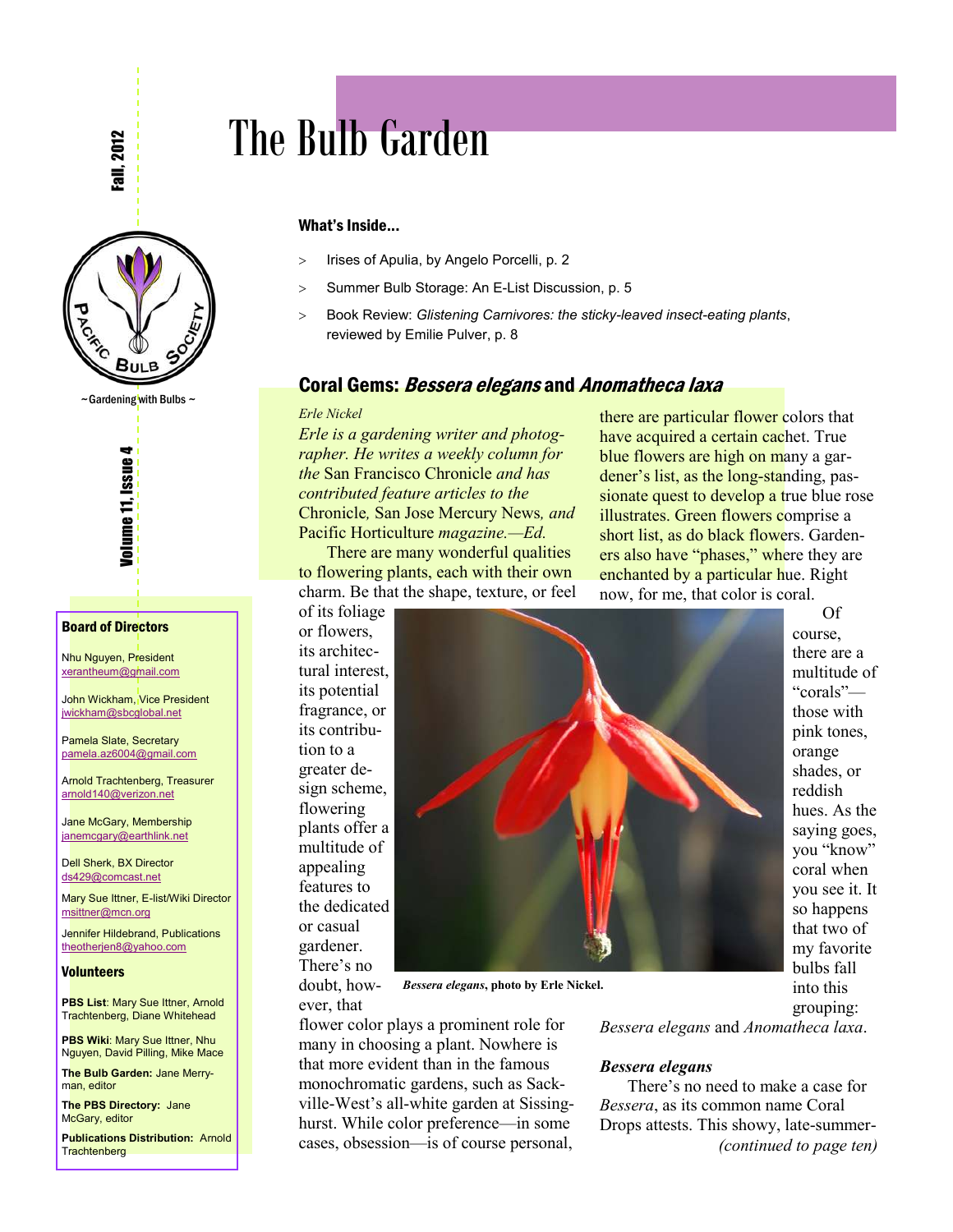#### Irises of Apulia

#### *Angelo Porcelli*

*Angelo Porcelli lives in Apulia, in southern Italy. His main interest is in geophytes suitable for this typical mediterranean climate. Over the years he has gathered a wide collection of most of the Italian geophytes, several of which are little known, visiting many of them in their native habitat. He also grows South African species from the same mediterranean climate, as well as subtropical amaryllids of the genus*  Crinum *and* Hippeastrum*. When he isn't enjoying his local flora, Angelo works as an engineer for a company operating in the renewable energy field.—Ed.*

#### **The Land of Apulia**

Known as the "heel of Italy," Apulia is located in the extreme southeastern tip of the Italian peninsula. It's positioned like a natural bridge projecting into the Ionian Sea, with about 800 km (500 miles) of coastline, making the flora of this region rich in biodiversity. Many species with Balkanic distribution find their westernmost limits in

Apulia, while a good number of endemic species are present. Terrestrial orchids are widely distributed throughout the region—according to some botanists, about 70 percent of all species present in the whole Mediterranean Basin, especially the genus *Ophrys*. Apulia is a flat country for the most

part, with no true mountains, except for the Gargano peninsula and even there they are of limited height. The region enjoys a typical mediterranean climate, with dry, hot summers and winter rainfalls. The temperature range is comparable to USDA Zone 9. Agriculture is well developed, especially olive trees, making Apulia the leading producer of olive oil in Europe. In this overview, I will write about the genus *Iris* with the main focus on the endemic species present, all belonging to the Bearded Group, that is, the Eupogon Section.

#### *Iris pseudopumila*

The first species is *Iris pseudopumila*, which is

spread from north to south throughout Apulia and is also common in Sicily. I find these two disjunct distributions rather curious. This is an unscented dwarf species, usually 20 cm (8 in.) tall, bearing only one stemless flower with a rather long floral tube that works as



a stem. The yellow form is usually more common than the violet one, and occasionally some intermediate combinations are found. Its classic habitats are the stony pastures with very shallow soils, since in more fertile



**These photographs of** *Iris pseudopumila* **show the significant color variation within the species. Photos by Angelo Porcelli.**

soils it is overwhelmed by grasses. Flowering time is very early, from late January in milder winters. It adapts well to cultivation, growing in nice, rounded, low clumps, and a rocky garden would be its natural place.

#### *Iris bicapitata*

The second species is more showy: *Iris bicapitata*, *(continued to next page)*

The Bulb Garden

The Bulb Garden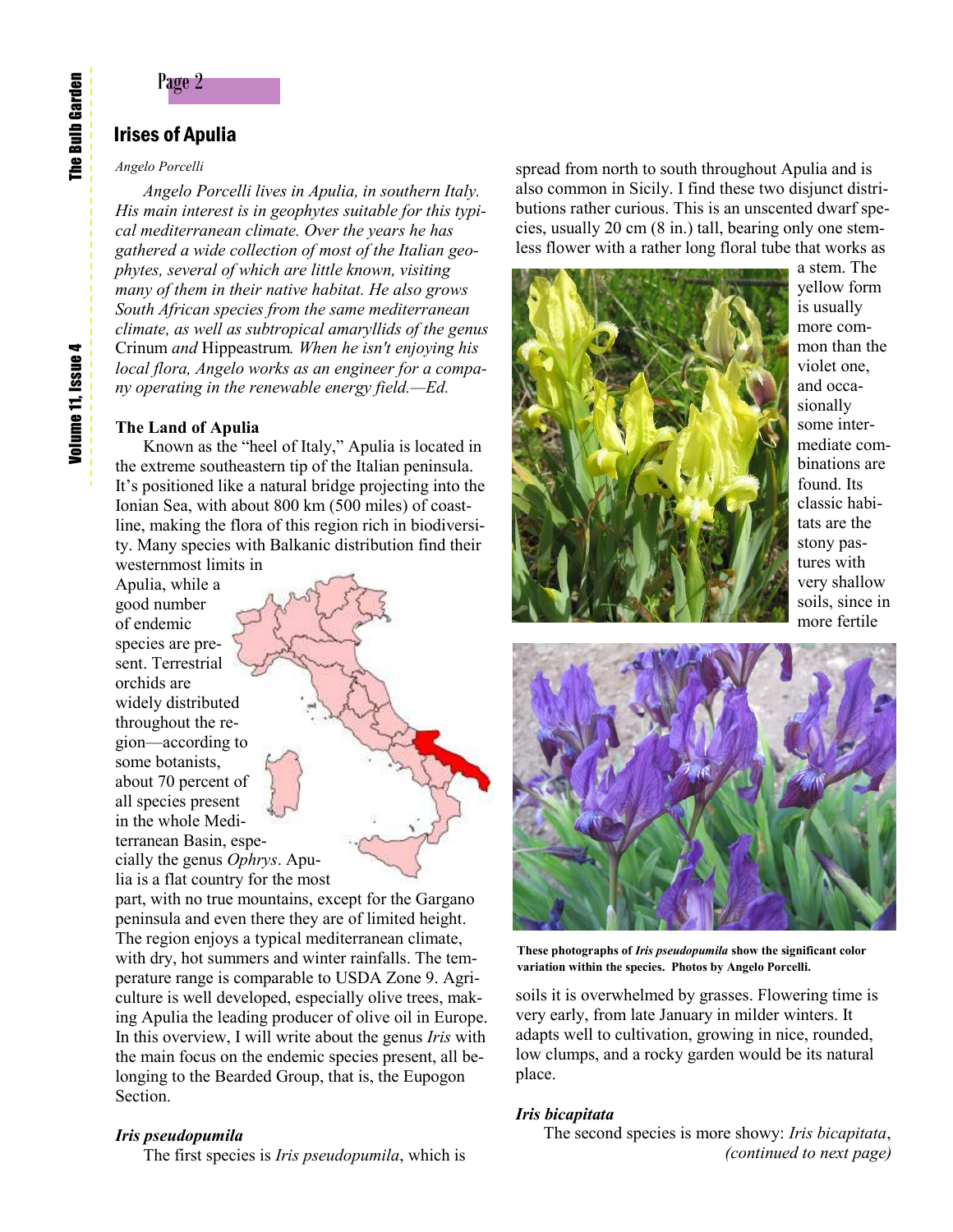#### Irises of Apulia (cont'd)

*(continued from previous page)* an endemism of the Gargano peninsula. For a long time misunderstood and considered *I. chamaeiris (=I. lutescens)*, which grows instead on the Tyrrhenian side of Italy, this species has been properly recognized after the work dated 1996 of prof.ssa Maria Antonietta Colasante, "Taxonomic note on some Italian Bearded Irises (*Iris relicta* Colas. nom. nov. and *Iris bicapitata* Colas. sp. nov." Flora Mediter. 6: 213–217).

The specific name

Gargano pastures, but they don't hybridize in spite of growing side by side in several sites (chromosome numbers are quite different). I have observed this during several years of exploration and it's even more odd to see uniform patches of one species fighting the other, not allowing any "intruder" to grow in the colony. A remarkable feature of *I. bicapitata* is the ability to rebloom in cultivation in the autumn, starting in October and continuing all winter now and again,

places come to mind where this widespread genus can be found—from rather arid areas to banks of rivers, from open sunny pastures to shaded woodlands. I guess no one can imagine an *Iris* species growing literally on the sea, but this is the case of *Iris revoluta*. This species is a punctiform endemism of a very small sandy atoll of just few hundred square meters, barely one meter above sea level, located in the middle of a seashore lagoon in the extreme south of Apulia.

means "two heads" since this species always carries two sweetly scented flowers atop a well -developed stalk of 30 to 40 cm (12 to 16 in.). The violet form is predominant. This species is reputed to be an ancient natu-



The atoll is composed of sand originating from the accumulation of dead shellfish and thus has a high concentration of sea salt. The sand is covered with annual grasses, *Pancratium maritimum* and *Drimia maritima*, species usually

ral hybrid and shows great variability in color, ranging from white to yellow, including several bi-toned combinations of violet, purple, yellow, and white. The genus name *Iris* comes from ancient Greek meaning "rainbow," and this species is surely one that merits it! Curiously, the colored forms can be scentless or have a different scent than the white, and this is also a clear sign of its hybrid origin*.* 

*Iris bicapitata* and *I. pseudopumila* share the same habitat on the

like *I. unguicularis*, until the final sprint in March. This has been observed by people in different climates than mine in the United States, France, and Great Britain. I think this species will have great ornamental potential as it becomes more known and spread around.

#### *Iris revoluta*

The third species is probably the most intriguing of all. Thinking of the various habitats of *Iris* species, many

found in seashores habitats. *I. revoluta* is a tall species, up to 70 cm (28 in.), with a slim but branched stalk, bearing several dark violet-indigo scented flowers, with falls folded backward giving the specific name. This species was studied in the early 1970s and described as valid species by prof.ssa M. Colasante, but it remains a great mystery as to why it grows just there and also as to its ancestry, being vaguely related to *I. (continued to next page)*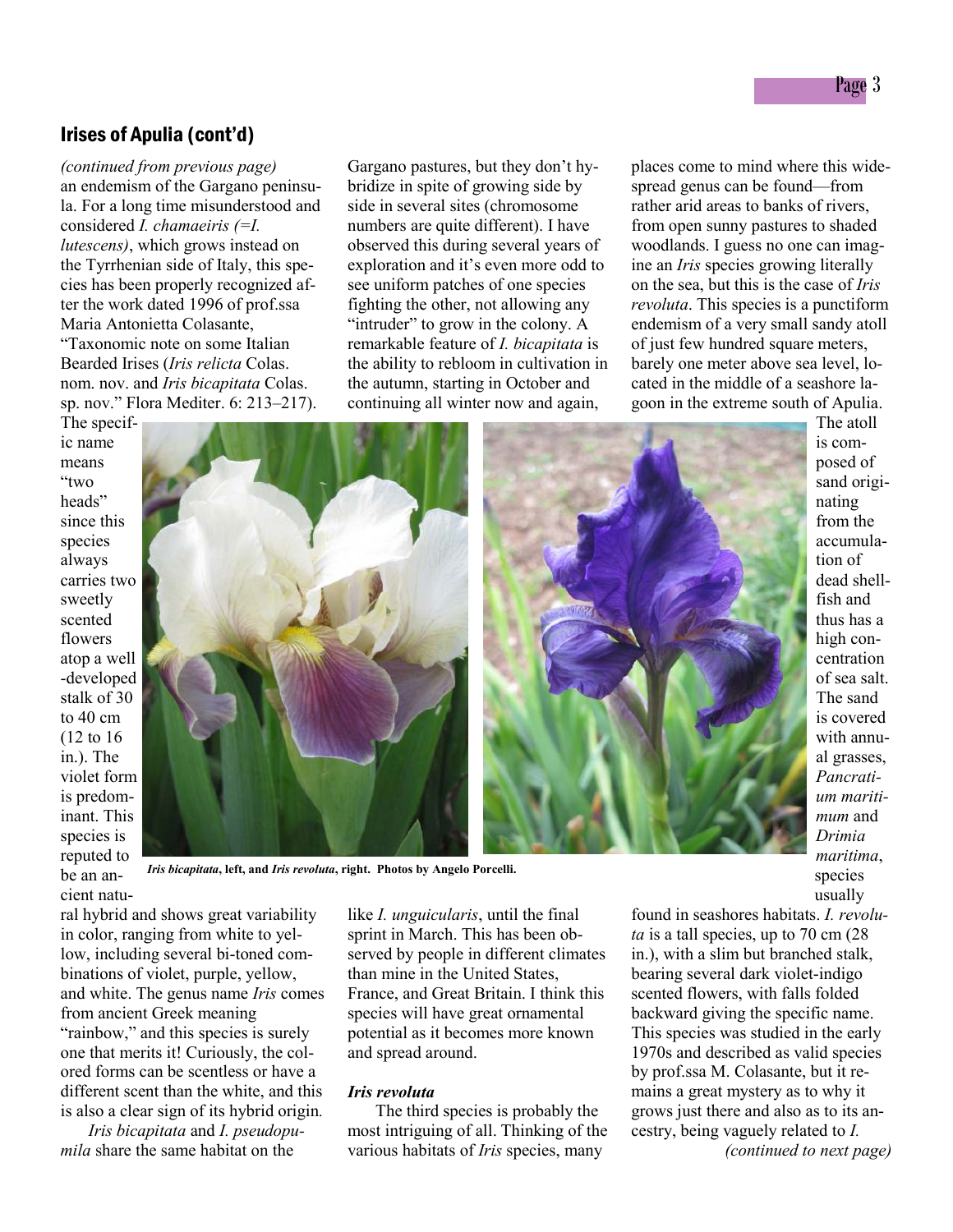### Page 4

#### Irises of Apulia (cont'd)

#### *(continued from previous page)*

*germanica.* In my trials of cultivation it seems to grow well in a normal garden soil, in spite of its peculiar natural habitat.

#### **Other Irises of Apulia**

Apart from the three bearded species mentioned above, additional species in other *Iris* groups grow in Apulia. A member of the Spuria Section known as *Iris collina* in Italian Flora is regarded usually as synonymous with *I. sintenisii,* but it seems that Italian populations differ from the Balkanic ones and further studies will give the final word. It is commonly thought that it could be recognized as a subspecies of *I. sintenisii.* This species is scentless. It secretes droplets of nectar



*Iris collina***, photo by Angelo Porcelli.**

around the ovary, which is actively visited by ants. An elusive species to find in the wild, the leaves are almost indistinguishable from the grasses around, and its habitats are sparse woodlands. In cultivation it is less easy since it can't stand watering in summer—it will rot quickly. This is reasonable for a mediterranean species adapted to dry summer, even if this species is evergreen. Oddly enough, it flowers very late for a mediterranean species, early June. The common opinion is that this species has "shifted" slowly to this area from a more continental climate. I have distributed seeds on the BX under the name *Iris collina,* just to indicate the origin of this population.

Another remarkable species grows in the southern

tip of the region, *Iris unguicularis ssp. cretensis.* This is the only natural Italian population of this species. Southern Apulia is barely 100 km (62 miles) from the Ionian islands of Greece, where this subspecies is rather common, while the instances of *I. unguicularis* here and there in Italy always refer to the broad-leaf form of Northern Africa (ssp. *unguicularis*), escaped from cultivation as an ornamental. This species is rather well known in cultivation. Several selections are available, but my point of view is that *I. unguicularis*  ssp. *cretensis* is better, having smaller leaves that don't hide the winter flowering.

Also present in Apulia are two common elements of the mediterranean flora, *Iris tuberosa* (*Hermodactylus tuberosus*) and *I. sisyrinchium (Moraea sisyrinchium)*, while the discrete *I. foetidissima* is fairly recorded in woodland areas. Species favoring moist environments are scarcer. *I. pseudacorus* is found in the few fluvial areas present in the region, but I have not yet been able to locate *I. sibirica*, whose presence was reported in old works on Italian Flora.

✿ ✿ ✿



#### It's time to renew ! We appreciate your support we would hate to lose you!

Renewing is easy. You can renew ONLINE (\$20 U.S., \$25 international) via PayPal. Just use the button on our membership page:

 $\sim$ Gardening with Bulbs  $\sim$ 

<http://www.pacificbulbsociety.org/membership.html>

#### You can also mail in your renewal.

Please direct it to Jane McGary, 4620 SE View Acres Rd., Milwaukie, OR 97267 Whether renewing online or by mail, please send in this form or contact Jane [\(janemcgary@earthlink.net\)](mailto:janemcgary@earthlink.net) if any of your contact information has changed. Name: Address: \_\_\_\_\_\_\_\_\_\_\_\_\_\_\_\_\_\_\_\_\_\_\_\_\_\_\_\_\_\_\_\_\_\_\_\_\_\_

Telephone: \_\_\_\_\_\_\_\_\_\_\_\_\_\_\_\_\_\_\_\_\_\_\_\_\_\_\_\_\_\_\_\_\_\_\_\_

Email: \_\_\_\_\_\_\_\_\_\_\_\_\_\_\_\_\_\_\_\_\_\_\_\_\_\_\_\_\_\_\_\_\_\_\_\_\_\_\_\_

Thanks again for your continued support of the Pacific Bulb Society!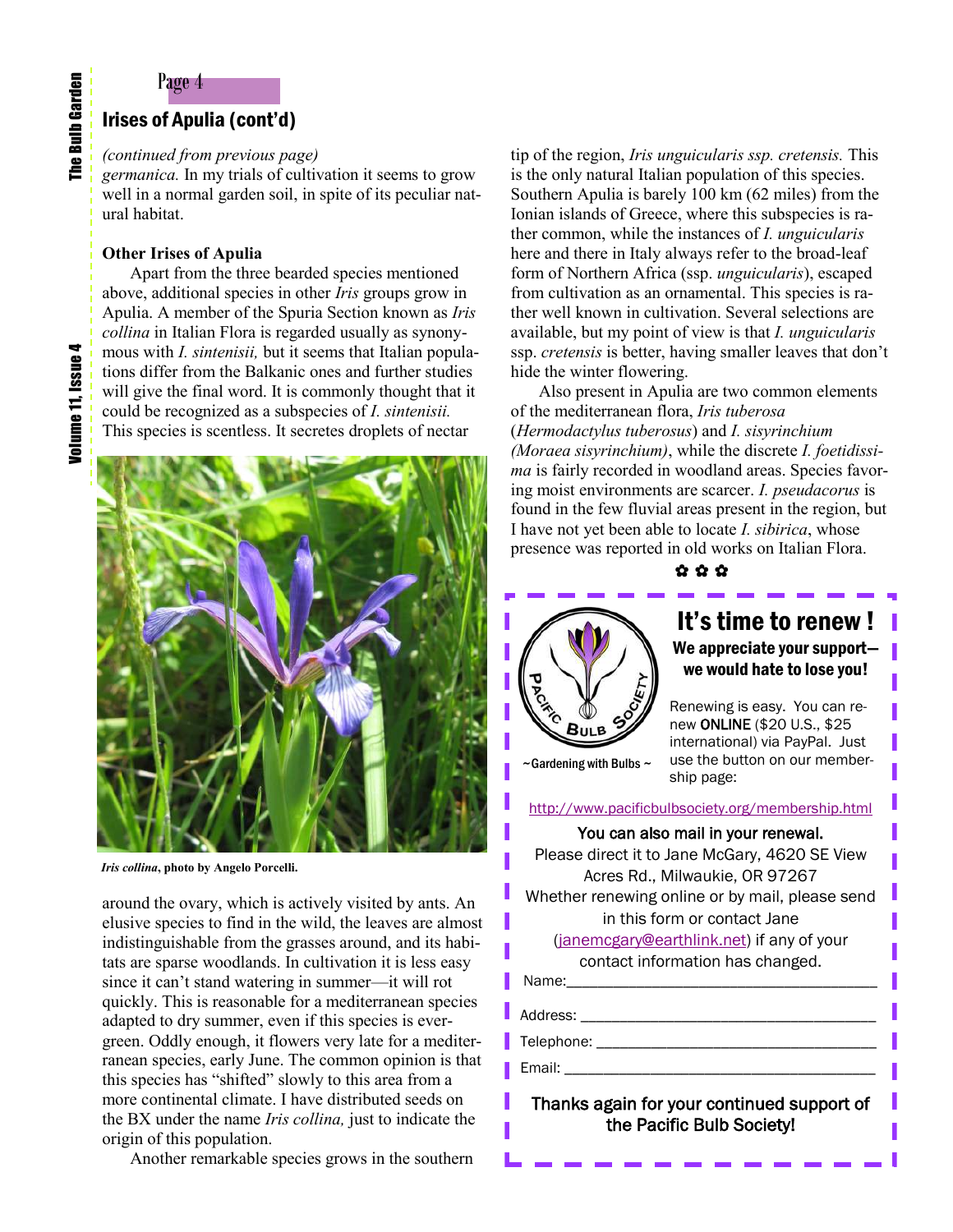#### Summer Bulb Storage

*Mary Gastil, Leo Martin, Jane McGary, Arnold Trachtenberg, John Wickham, Dylan Hannon, and Mary Sue Ittner all contributed to this article, which evolved from postings on the forum in June of 2012.—Ed.*

Mary Gastil, who gardens in Santa Barbara, California, started it all when she posed these questions to the PBS forum in June 2012:

How are winter-growing bulbs best stored in summer?

If they are left in the ground, is a mulch recommended?

learn the hard way which ones won't tolerate it and which ones will. Rodent protection will be mandatory. Rodents are ingenious and fit through tiny openings.

First-year seedlings have a rough time the first summer. You might consider not repotting seedlings for three to four years and storing them dry in the house, where it's cooler, the first summer.

Divide and repot winter-growing bulbs while dormant, as late in the summer as possible so they are dis-

"I think the ideal way to store winter-growing bulbs in containers is to store them undisturbed, in their soil in their containers, where they experience day to night variation in temperature and low average humidity. But, reality occasionally intervenes."

*— Leo Martin* 

Is it better to leave the dry leaves and stalks on the surface for insulation or is it better to clear those away?

A number of people from different climates in the United States responded immediately with lengthy discussions.

**Leo Martin** wrote from Phoenix, Arizona: I think the ideal way to store winter-growing bulbs in containers is to store them undisturbed, in their soil in their containers, where they experience day to night variation in temperature and low average humidity.

But, reality occasionally intervenes.

In my experience, bulbs surrounded by soil or sand will dry out less than bulbs in wood chips. I would not deliberately unpot my collection to store over summer in wood chips under any circumstances. If a container breaks during the summer I will repot right away into soil but not water until fall.

In your climate [Gastil's Southern California coastal climate] you could store containers in a well-ventilated outdoor shed. Keep summer rain off most winter-growing bulbs. You may

turbed for as little time as possible before the next growing season. Repot large, tough bulbs early on and seedlings and small bulbs later in the summer if you are time constrained.

In the ground, summer mulch is great for many bulbs. It serves to keep soil temperatures down. But if the mulch retains water, it's not a good idea. And some people say

ly in fresh soil mix that is as dry as possible given your ingredients. Then return them to their normal place, which one hopes would be a plunge bed in the case of pots. You can allow some winter-growing bulbs to dry out completely in summer, but some (e.g., many *Narcissus* and most *Fritillaria*) do best with a little sprinkle of water (not a soak!) every few weeks to keep the soil just barely humid. I clear the dry leaves and stalks away once they can be pulled free of the bulbs with very little pressure pulling them off earlier may pull up the bulbs or damage them. You can also cut off flowering stalks close to the ground if the sight of them annoys you. I never used to mulch material in pots, and now that I have everything in raised beds, I use a pea gravel mulch.

Regarding the "baking" that Leo mentioned, this is a word you will find in British books, and it should be banned from the bulb literature. Few bulbs in nature "bake," because they are so far underground or are growing amid grasses or scrub.

I avoid using bark or shavings with summer-dormant bulbs on the theory (intuitive but not by any

"Regarding the [term] 'baking' … this is a word you will find in British books, and it should be banned from the bulb literature. Few bulbs in nature 'bake,' because they are so far underground or are growing amid grasses or scrub."

*— Jane McGary* 

some bulbs do better with a hot baking in the summer. I'm not sure it's true but I know some bulbs tolerate this baking and bloom well the following season.

Take off the dead top stuff. It serves no purpose and is a mess. Look for seeds before you toss it!

**Jane McGary** responded from Portland, Oregon: I live in a similar climate, and here is my experience. Replant or repot the bulbs immediatemeans proven) that the organisms that decompose the wood products also attack the tunics (nonliving tissue) of bulbs that have tunics. I have seen mycelia on bulb tunics that have been in soil including bark. I have always mixed my own potting soil rather than buying it, because it's very hard to find bark-free potting soil in this area (Pacific Northwest). Now my bulbs are all growing freely in *(continued to next page)*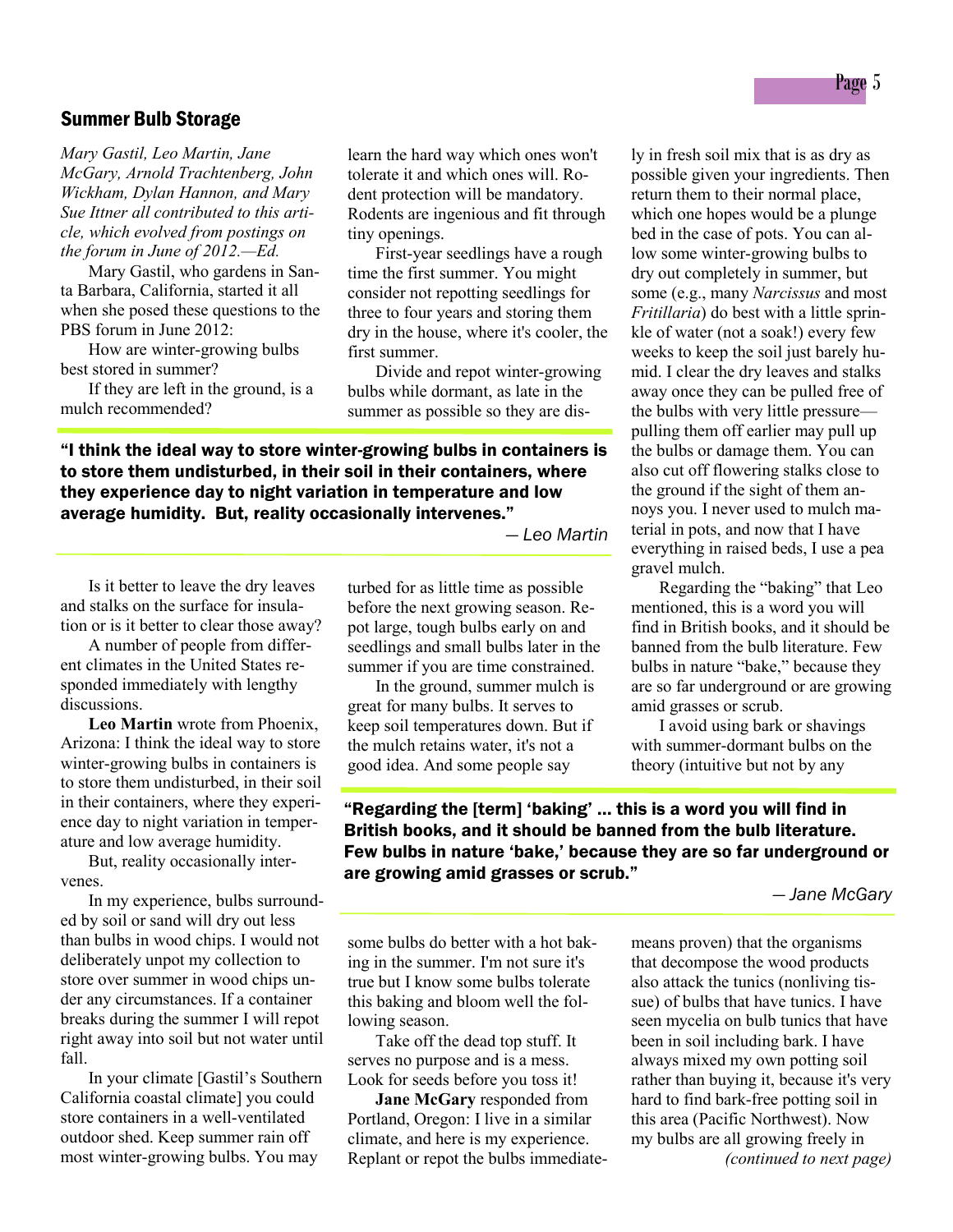#### Summer Bulb Storage (cont'd)

#### *(continued from previous page)*

Page 6

pure sharp sand over a layer of clay and compost, and they seem to like it. However, you should never layer soil in pots; it will cause problems with watering, as detailed in the literature on growing alpines in pots.

Commercial growers do use wood shavings (pine, mostly, I think) to store certain kinds of bulbs and also to pack them for shipping, but remember that they (at least the big firms) have temperatureand humidity-controlled facilities for bulb storage. There is no advantage to the bulbs in being stored this way, except to protect them from summer rainfall in areas where that occurs.

When I was selling surplus bulbs, I kept them in a cool, dim room in paper bags. I put some barely moist vermiculite around those that have no tunics (e.g., *Fritillaria*) or those that make root growth very early (e.g., some *Narcissus* species). They held well for the six weeks I had them out of the ground.

Well, I am not an expert at the level of a commercial grower, but these techniques have worked well for me for twenty years.

"Commercial growers do use wood shavings (pine, mostly, I think) to store certain kinds of bulbs … but remember that they … have temperature– and humidity–controlled facilities for bulb storage. There is no advantage to the bulbs in being stored this way, except to protect them from summer rainfall." *— Jane McGary* 

I've always stored them outside in this deeply shaded area, and they come back each year. The main problem is protecting from critters that dig in the pots for various reasons. This year, I've got some hardware cloth frames over the top level and that seems to be handling the problem. [In September John reported "... . the friendly—and hungry—neighborhood mice dug into the most protected pots and ate everything around."]

I've learned, though, that certain species will start growing mid-August without any water to encourage them. So it's important to watch.

**Dylan Hannon** from Monrovia, also in Southern California, contributed this: I

> agree wholeheartedly with Leo about storing bulbs undisturbed in the soil. Unless there is reason for inspection—suspected pests, disease, propagation (division) needs, etc.—then leave them be until late summer or fall. I once unpotted all my lachenalias and put them in packets, shaded and away from heat, only to find that by planting time root mealy had spread through most of them—which would not have been so easy for them if they had stayed in their protective soil mantle. While I generally keep

**Arnold Trachtenberg** wrote: The answers to your questions would depend on the bulbs and location. I'm in Northern New Jersey and I overwinter dahlias and alocasias in the basement where it stays cools and dark. All my South African bulbs that are winter-growers go to the basement as well. The greenhouse gets much too hot during summers, reaching 100°F (38°C) to 110° F at times. Best to try and duplicate their native growing conditions.

**John Wickham** checked in from Los Angeles: I don't have a shed or garage to store my potted wintergrowing bulbs, and it's been an annual problem for me. This year, I got a bunch of cinder block and some fencing material and built an ad hoc storage block in a deeply shaded corner of my yard. It's coolish, fully shaded, and the pots aren't nested, but resting on a shelf.

everything—a wide range of winter geophytes perfectly dry over our warm dry SoCal summers, with overhead shading, what Jane said about some of these plants needing a little off-season splash of water is very true. Usually such plants will give notice that they need or enjoy water while resting by holding onto some green leaves, but this is not always true. Bulbs with perennial roots like most amaryllids presumably benefit more from such sprinkling than those that lose their roots entirely each season—many irids, oxalis, hyacinths, and so on. Geographic range provides a hint: many East Cape and Karoo bulbs are essentially winter-growing (as with *Haworthia*, some mesembs, etc.), but are subject to significant summer rains that they need to be healthy and strong.

What Jane stressed about sprinkling rather than drenching is very important—the idea is to moderate *(continued to next page)*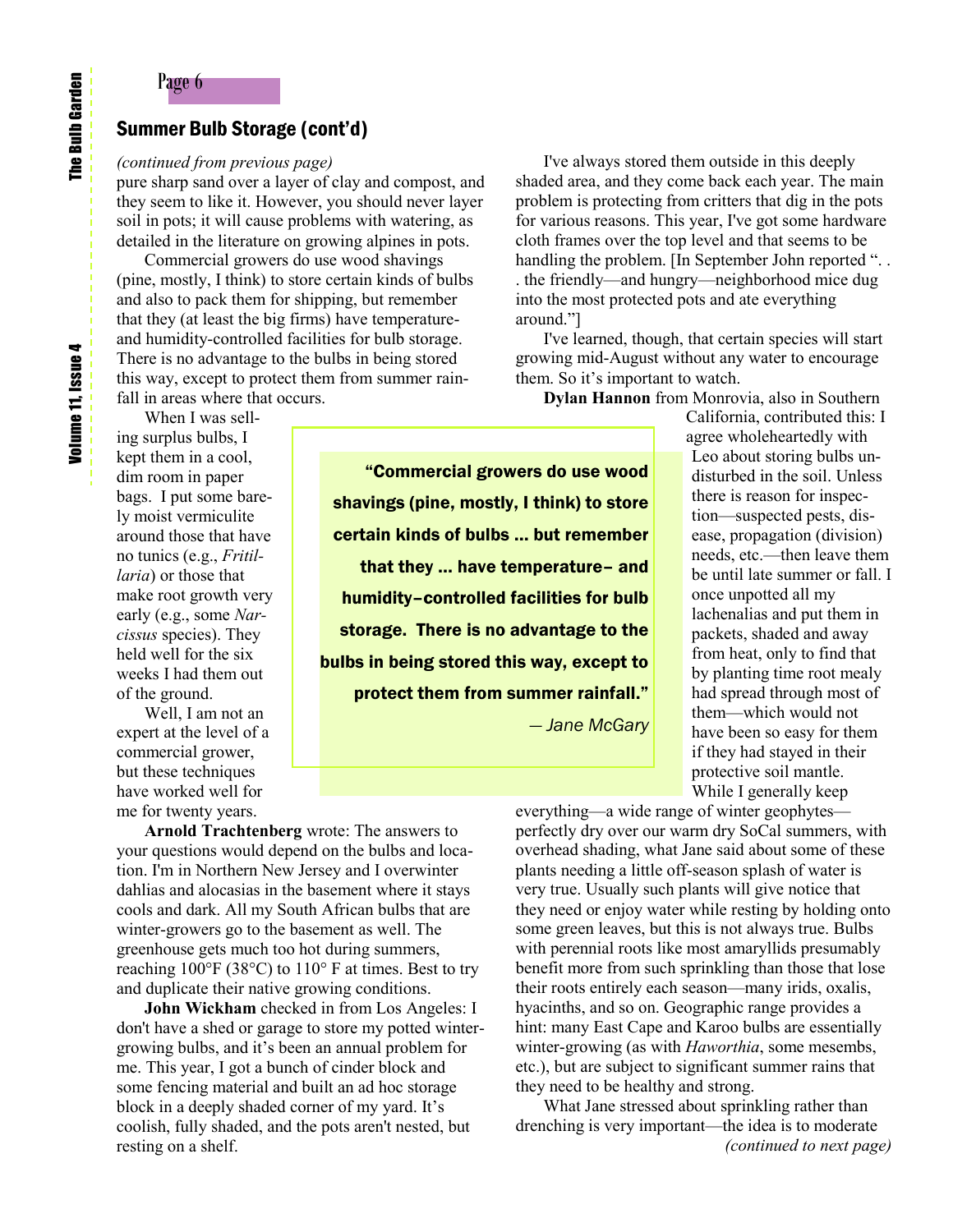#### Summer Bulb Storage (cont'd)

*(continued from previous page)*

soil conditions a little (contributing moisture and coolness) and not give so much water that roots are stimulated.

Virtually all my repotting is done at season's beginning (October or so) or during growth. I find that it is not good to repot a plant and then leave the soil dry and loose; the soil needs to be "congealed" so that particles interlock and insulate roots and begin to attain structural integrity. Dry soil left to dry further can become hydrophobic and require rainfall or soaking from below to become thoroughly moistened again. Dry, unwatered soil also provides access to drying air and pests like root mealy. [For more on this subject, see Hannon, Dylan P. Caring for dormant tuberous aroids. *Aroideana* 35: 144–148.]

**Mary Sue Ittner** chimed in: There seem to be some bulbs that need a period of warm temperatures in the summer to bloom well. This may be where the idea of baking came from. Living in northern coastal California I can't always provide those temperatures, day or night. My greenhouse does get warmer at least during the day as does upstairs in my house. So I store some things in those places for the summer. I've been having much more success with *Nerine sarniensis* hybrids since they got relocated to the greenhouse year round with occasional water in summer. I have great luck with summer-rainfall *Haemanthus* and some *Cyrtanthus* species that live in the greenhouse, but poor results with a lot of winter-rainfall South African amaryllids that are not in the greenhouse and I'm

wondering if it is just too cool for them in summer.

I always unpot my *Leucocoryne* and store them in paper bags upstairs as they don't bloom if moved to the shade and kept in pots. It's just not warm enough. And for years there were a number of the beautiful *Ornithogalum dubium* hybrids that I stored dry upstairs and didn't plant again until I saw signs of growth. And I always unpot my *Tulipa* bulbs (when large enough) and store them in paper bags as well and repot them in December after prechilling them for four to six weeks first. Many of the *Tulipa* varieties I have grown have been coming back well for twentyfive years treated this way. And I unpot my *Oxalis* bulbs and store them in brown bags and send the excess to the BX. I try to get them repotted by August, but if I run out of time I just pot the ones that are already growing first and it doesn't seem to matter. Then when I do pot them up I can water them right away and not have to struggle with the water running around the sides of the pots in the too dry potting material leaving the pots still dry. The birds are as big a problem for me as rodents so I do sometimes try to cover the pots with wire, which hasn't been totally successful.

So I'd echo Arnold and say the answer probably is that it depends on your climate and what you are growing. Fortunately, since I'm now on the other side of growing more, if something doesn't make it in my conditions, it just solves the dilemma of what to eliminate.

✿ ✿ ✿

#### Board Meeting, July 29, 2012

All board members were present (via telephone conference) except Pamela Slate, who was excused.

Jane McGary reported that we currently have 291 members, with some increase of late in our foreign members. The membership booklet needs to go out with the winter edition of *The Bulb Garden*.

John Wickham continues to work on the by-laws in order to prepare us for incorporation. The board decided that we should eliminate the executive council from the by-laws; for a smaller group like ours, it was deemed by the group that such a council was unnecessary. We continue to work to clarify the *process* of our operations in the by-laws; this is especially needed in terms of our elections.

PBS members may have noted the new logo on the wiki or on the front cover of this newsletter. Say thanks to Nhu Nguyen, who designed it (and a black and white version) so that we can continue to promote our group. Nhu is also working to establish a second signator on

our Fidelity account.

Arnold provided a P&L statement and fielded questions regarding our investment. We currently have our money divided between cash, a money market account, and a mutual fund ("Fidelity 4-in-1 Index"). The board also voted (via email on 7-1-12) to provide Dell Sherk with a PayPal debit card to pay for postal and any other expenses related to his duties as PBS BX/SX Director. Arnold has also been busy finishing up the group sale of *Grow Bulbs* and gently nudging those whose BX accounts are delinquent

BX 317 was one of the largest ever with more than 55 separate individuals ordering. Keep those donations coming!

The board revisited the idea of publishing *TBG* online. Though it might reduce printing costs, and would definitely make us "greener," some of our members are not online. For now, we decided to continue as-is.

✿ ✿ ✿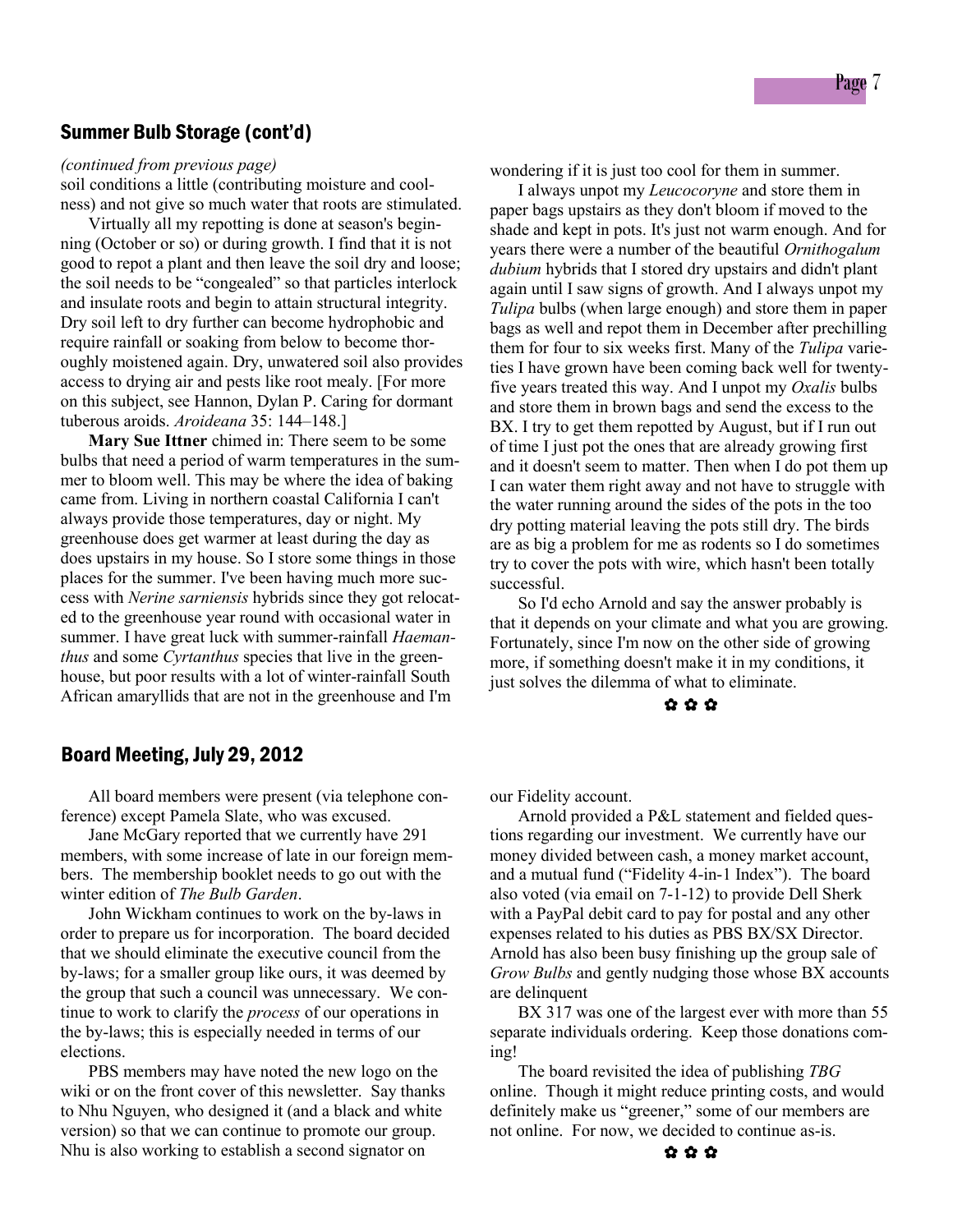#### On the Bookshelf

#### *Emilie Pulver*

*Emily is a theological librarian at work and an urban botanist at play. She lives on the third floor of an older apartment building and grows most of her plants under lights. Some of her many interests are carnivorous plants, ant plants, succulent bulbs mostly from South Africa, aroids, aquarium plants, and scented geraniums. She says, "Also I collect books, mostly botanical rather than horticultural since the hort books do not help me on the third floor."* 

*Glistening carnivores: the sticky-leaved insect-eating plants.* By Stewart McPherson. Poole, Dorset, England: Redfern Natural History Productions, 2009. 388 p., 276 color ills. Glossary, bibliography.

When I first heard of Stewart McPherson and his publishing company, Redfern Natural History Productions ([www.redfernnaturalhistory.com\)](http://www.redfernnaturalhistory.com), I was skepti-

cal; would his titles be little more than coffee table books full of gorgeous pictures of carnivorous plants? However, while browsing among current issues of botanical journals in a science library, I came across a favorable review of his then recently published two-volume work on *Nepenthes*, in which the author of the review commended McPherson for collecting in one place a voluminous amount of information about these tropical pitcher plants, and I decided to look into McPherson's books on the various families of carnivorous plants and their habitats.

*Glistening Carnivores* is McPherson's overview of the seven genera of carnivorous plants that use

adhesive traps to capture prey: *Byblis*, *Drosera*, *Pinguicula*, *Ibicella*, *Roridula*, and the monotypic *Drosophyllum lusitanicum* and *Triphyophyllum peltatum*. *Drosera* is the largest genus, found on every continent except Antarctica and in a wide range of habitats. Among the different groups of *Drosera*, the so-called tuberous drosera would claim the interest of the members of the Pacific Bulb Society.

McPherson opens with a botanical history of the sticky-leaved plants, especially focusing on Charles Darwin's studies of and experiments on *Drosera rotundifolia*, which grows in British wetlands. He continues with an overview of all seven genera, and includes a complete list of all species known at the date of publication. Chapters on the ecology and biology of these sticky plants follow: a chapter on the different trapping mechanisms employed by the various genera; a chapter on the evolution of these plants; and a chapter on the fascinating mutualistic anthropods that inhabit some of these species. McPherson then devotes a chapter to each genus, concluding with a chapter on habitat loss and the threat of extinction and a brief chapter on cultivation, followed by a glossary and an ample bibliography. Throughout the book, McPherson calls upon a number of European botanists who present brief reports of their various recent discoveries about aspects of these plants.

The chapter on the genus *Drosera* is the longest at more than one hundred pages, as this is the largest and most diverse of all the sticky-leaved carnivorous plants. McPherson surveys the six subgroups of *Drosea* with their widely different ecologies.



The tuberous drosera are found in Australia, New Zealand, and parts of Southeast Asia, in areas with an annual pattern of extreme summer drought. They evolved tubers to store water and nutrients for a summer dormancy. Their pattern of growth revolves around a wet season and a dry season. In Australia the wet season arrives with the rains from May through September, followed by a hot dry period. Most of the Australian tuberous *Drosera* begin growth between April and May and can reach their maximum size and flower by late August to October so that seeds are produced before the worst of the drought returns. Their deeply buried tubers

also protect these species of *Drosera* from the effects of the frequent Australian wild fires in the marginal and seasonably dry areas where the vegetation is highly flammable.

Around forty-eight species of tuberous drosera are recognized. They are roughly divided into three classes that reflect the numerous microhabitats where they are found: rosette tuberous drosera, which produce broad flat leaves arranged in a rosette on the ground; upright scrambling drosera*,* which grow into some of the largest plants of the genus on tall self-supporting or climbing stems; and the stolonifera complex, which produce prostate, creeping, or erect stems with fanlike *(continued to next page)*

The Bulb Garden

**The Bulb Garden**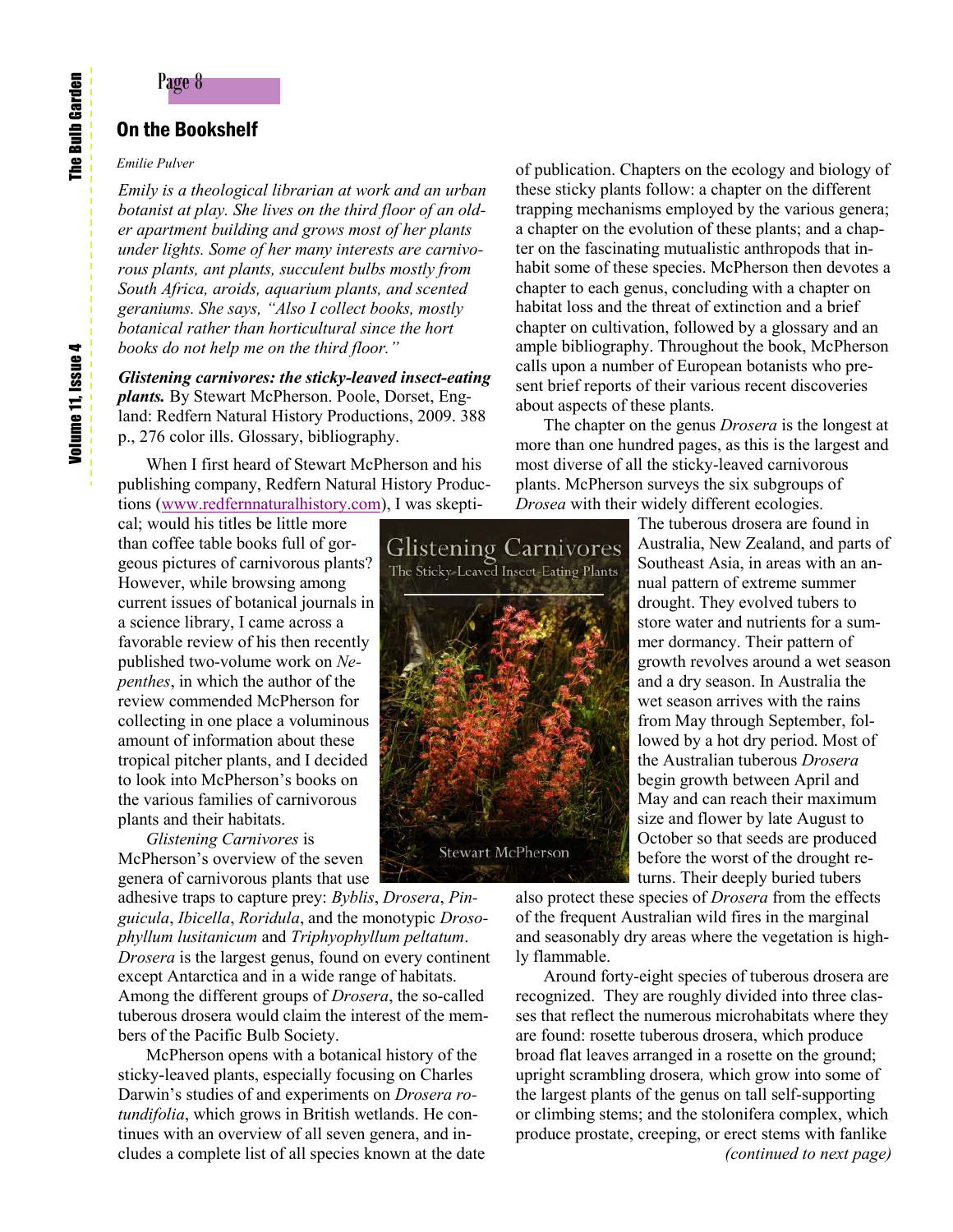#### On the Bookshelf (cont'd)

#### *(continued from previous page)*

leaves. McPherson describes examples of each of these three classes; however, the specific classification of these species is still disputed among specialists. Most of the tuberous drosera produce pea-sized tubers 25 to 50 cm (10 to 20 inches) under the ground, which regrow a long vertical shoot each year to the surface of the ground and then produce the carnivorous leaves. Here and throughout the book, McPherson's discussion is accompanied by his magnificent



photos of these drosera in habitat. (Almost all the photographs are by the author.)

 Having read about their fascinating natural history and feasted on the dramatic photographs, I imagine that some PBSers will want to know about the cultivation of and sources

for these drosera. McPherson offers no specific horticultural information, but wisely guides the reader to the various national and international carnivorous plant societies; I can only suggest the same. Growing tuberous drosera and nurturing them through their required dormancy is a difficult task and these plants are not widely available except at certain times of the year



from certain specialist nurseries or for trade by *Drosera* enthusiasts. I would recommend joining the International Carnivorous Plant Society ([www.carnivorousplants.org\).](http://www.carnivorousplants.org) Here you can meet other interested growers through the journal, forum, and the list serve. Members share seeds as part of the members-only benefits and occasionally seeds of tuberous drosera are available. They are notoriously difficult to germinate and may need fire pots or treatments with gibberellic acid. Seeds may also be available from California Carnivores, the oldest and one of the most respected carnivorous plant nurseries, where you can preorder drosera tubers from Australia in February for delivery from March

to April. However, these tubers will be difficult to acclimate as they resent changing hemispheres from south to north. For many, it may be enough to have McPherson transport you to the ends of the earth in search of these fascinating plants in habitat.





#### Treasurer's Report, Third Quarter 2012

| <b>BALANCE 7/1/2012</b>      | \$21,533.83    |
|------------------------------|----------------|
| <b>U.S. Members</b>          | \$180.00       |
| <b>Overseas Members</b>      | \$250.00       |
| <b>BX Receipts</b>           | \$3,285.85     |
| Contributions                | \$34.00        |
| <b>Investment Results</b>    | \$559.44       |
| TOTAL INCOME                 | \$4,309.29     |
| <b>BX/SX Expense</b>         | ( \$988.82)    |
| <b>Board Conference Call</b> | ( \$68.96)     |
| <b>Total Publications</b>    | ( \$2, 200.00) |
| <b>PayPal Expense</b>        | (\$168.94)     |
| <b>Supplies</b>              | (50)           |
| Postage                      | ( \$745.24)    |
|                              |                |

| <b>BALANCE 6/30/2012</b> | \$21,671.16 |
|--------------------------|-------------|
|--------------------------|-------------|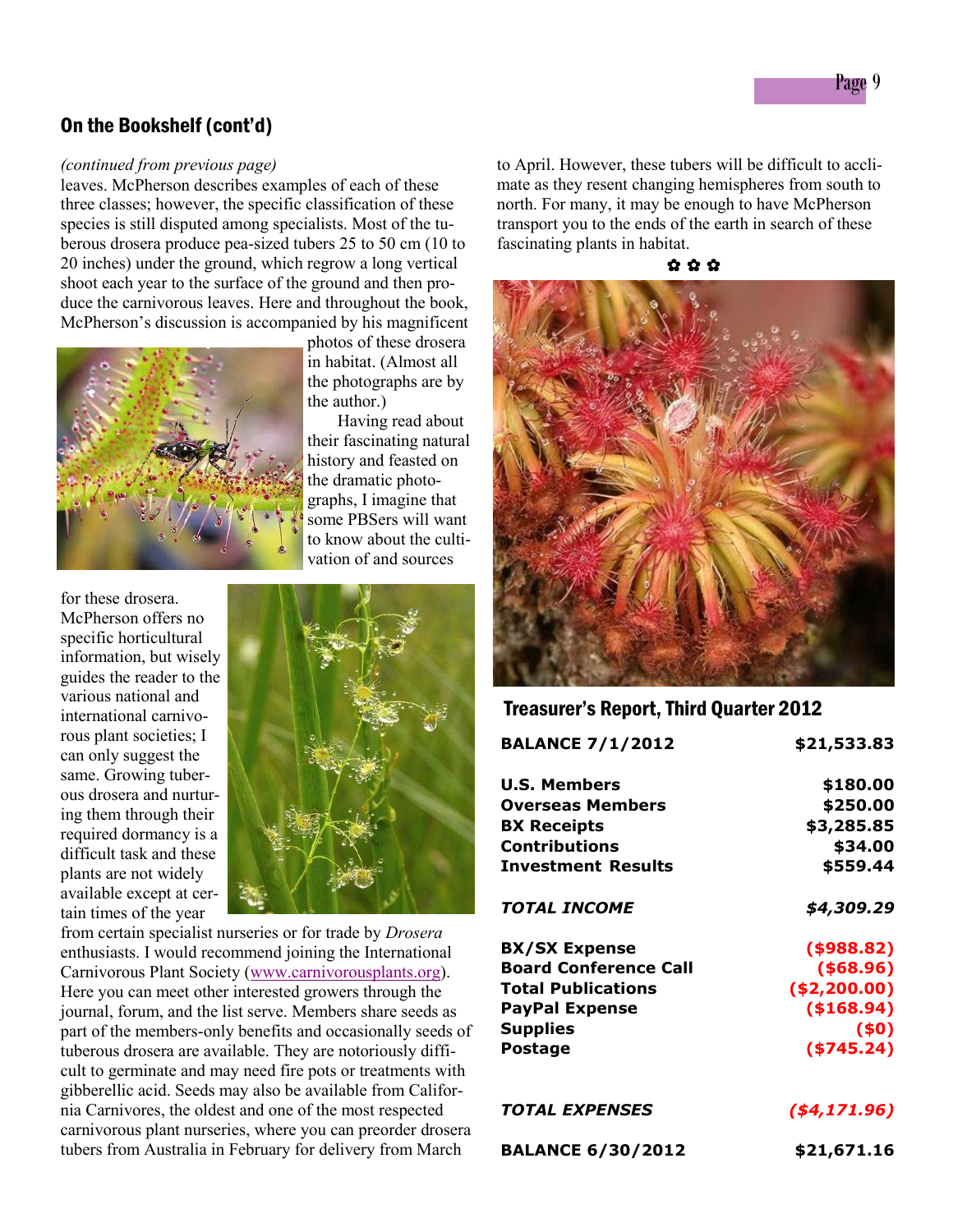#### Page 10

#### Coral Gems: *Bessera elegans* and *Anomatheca laxa* (cont'd)

#### *(continued from page one)*

blooming, deciduous corm hails from southwestern Mexico but has found its way into the American market in recent years. It's still not widely known, giving some of us who spread the word a bit of additional pleasure. Like a newly discovered fine wine, once you've seen *Bessera* bloom, it will leave an indelible

mark and make the year's wait until the next flowering full of anticipation. In early summer it sends up a multitude of wiry stems that eventually sprout umbels of pendent, inchand-a-half, umbrellalike flowers. Each umbel can produce up to nine flowers, making this



**If you don't look carefully, you might miss the beautiful striae of** *Bessera elegans***! Photos by Erle Nickel.**

modest-sized bulb a fairly prolific bloomer. Each of the six orangey-coral petals showcases white interiors, veined and bordered with the same exterior color. Green anthers and a purple style add further interest to the flower. Some have compared these dainty wonders to coral snowdrops.

*Bessera* is part of the family Asparagaceae, subfamily Brodiaeoideae. It was initially included in the Liliaceae, but at the end of the twentieth century it became apparent that the heterogeneous Liliaceae was several times polyphyletic and that the brodiaea family was closer to *Asparagus* than to *Allium* or *Amaryllis*. The family Themidaceae was resurrected, appearing in an article in *Taxon* in 1996. The name was based on the now-defunct genus *Themis*, which contained only one species—*Themis ixioides*. Its name was changed to *Brodiaea ixioides* by Sereno Watson in 1879, then to *Triteleia ixioides* by Edward Lee Greene in 1886. The *Bessera* genus is named for Austrian and Russian botanist Wilibald Swibert Joseph Gottlieb von Besser (1784–1842).

*Bessera elegans* can be a bit temperamental as it needs to be kept dry while winter-dormant. It is hardy down to freezing, which means it is advisable to grow it in a pot so that in cold climates it can be brought inside during the winter. In the spring, it waits for soil temperatures to rise before sprouting new shoots. This

> trigger results in a range of appearance, late spring in milder microclimates and early summer in colder ones. It appreciates fertile fastdraining soil and full sun. These easily created conditions seem a small trouble to enjoy the stunning, hummingbird-pollinated flowers.



**Anomatheca laxa** The descriptive "charming" is overused, but it certainly does apply to the little-known member of the iris (Iridaceae) family, *Anomatheca laxa*. Hon-

estly, it's a bit puzzling to me why this cormous perennial hailing from the grasslands of Central and South Africa isn't better known. Closely related to the *Freesia* genus, to the point it's sometimes called "false freesia," it's a vigorous bulb that, like its cousin, will naturalize in your garden. It features the same flat, broadly lanceshaped midgreen leaves as *Freesia* and can vary in height between four and twelve inches. New shoots pop up in midspring, flushed out by moisture and warming temperatures. Racemes of upward-facing, six-tepaled, starry, trumpet-shaped flowers appear in late spring and can continue until midsummer. The trick is trying to describe the color of the one-inch blooms. Reddishcoral? Coral with reddish-pink tones? It definitely borrows more from the reds, as opposed to the orange hues of *Bessera*. The flowers are also noteworthy for the *(continued to next page)*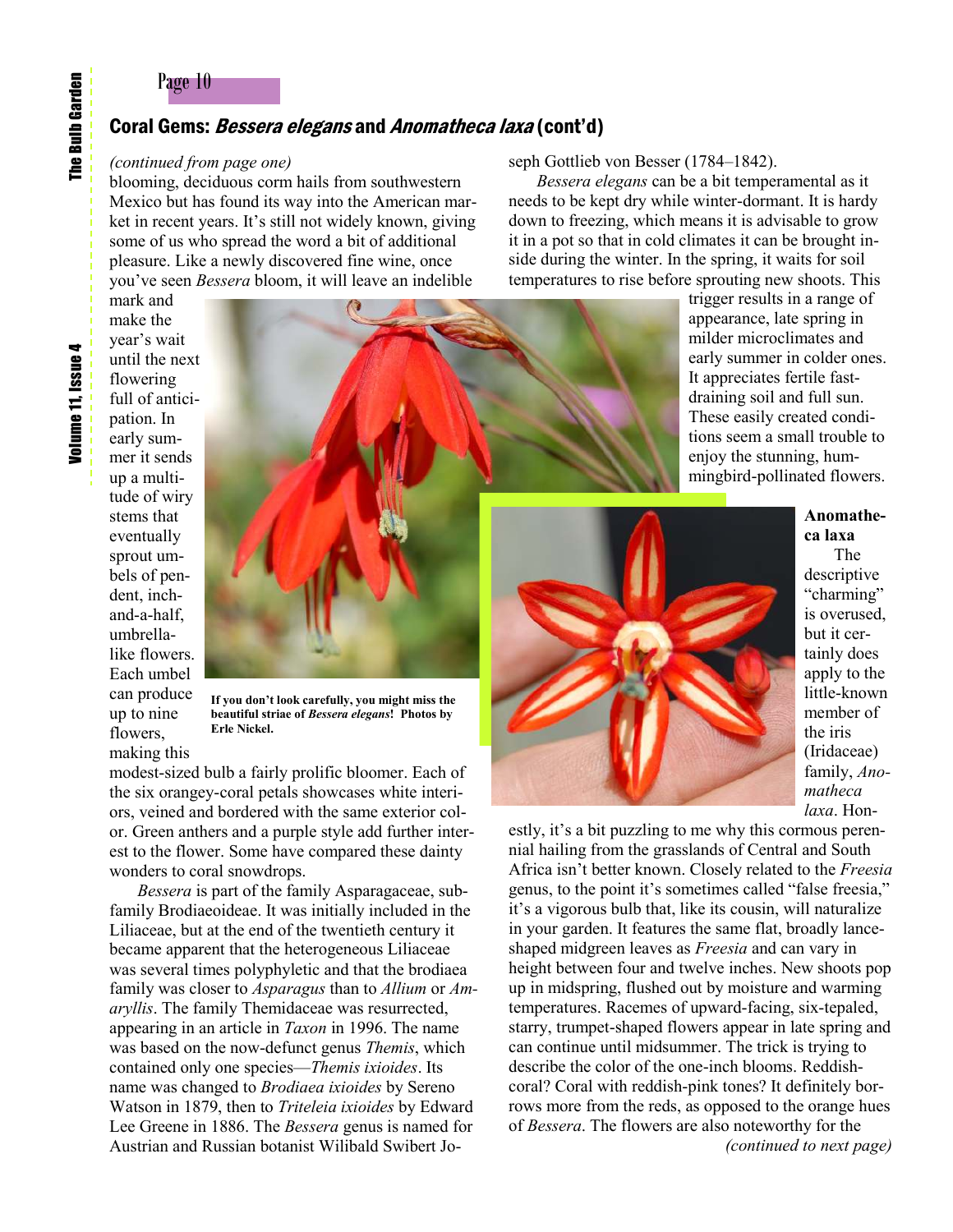#### Coral Gems: *Bessera elegans* and *Anomatheca laxa* (cont'd)

#### *(continued from previous page)*

dark red splotches at the bases of the lower three tepals.

Besides the fabulous color, *Anomatheca laxa* has two things going for it. First, it is super easy to grow and readily naturalizes in your garden. I started with a single fourinch potted plant in a raised bed and over the years it has



**These photos show the variation in the beautiful coral color of** *Anomatheca laxa***. Above: photo by Mary Sue Ittner; right: photo by Erle Nickel.** 

colonized the entire six-by-six-foot bed. Secondly, this bulb likes some shade, making it perfect for a woodland garden. Mine gets filtered morning sun under the canopy of an apple tree. This bulb is quite adaptable; it will make itself at home even with a bit more sun or complete shade.

You don't need to think long and hard about why you'd want to add this guy to your garden. It's the color of the flowers. Its presence is somewhat unassuming—until it flowers. Then you're treated to a splendiferous show of that one-of-a-kind color over a two-month stretch.

*Anomatheca laxa* might well be a wanted felon for all the aliases it has. It is synonymous with and formerly known as *Anomatheca cruenta*, *Lapeirousia laxa*, *Lapeirousia cruenta,* and *Freesia laxa*. It is also sometimes known as "scarlet freesia." This species contains a whiteflowering variety (*A. laxa* var. *alba*), whose pure white flowers contain a central coral-red blotch. Speaking of this plant's former *Lapeirousia* designation, I can't avoid mentioning another species in this genus, *L. oreogena*. Featuring saturated purple petals, set off with dramatic black and white pinwheel markings, this flower more than makes up for its diminutive size with an impressive wow factor.

*Anomatheca laxa* is a tough customer. If it gets typical mediterranean climate dry summer and fall weather, it simply goes dormant and waits for winter rains to spark renewed growth. It is hardy down to at least  $30^{\circ}$ F (-1 $^{\circ}$ C), if not more. For those getting a serious freeze, the corms can be dug up and stored in a cool dry place for the winter. Mist occasionally so the corms don't completely dry out. Though, like many South African bulbs, *Anomatheca* appreciates a dry off season, I have mine planted where they get some summer and fall moisture and that hasn't



stopped them from naturalizing. Like their *Freesia* cousins, they are natural overachievers.

#### **Opposites attract**

So, we have two bulbs that at first glance seem like true opposites. One from the hot climate of Mexico that likes sun and a dry off season and whose flowers are showy and one-of-a-kind (*Bessera*). And another from the mediterranean grasslands of South Africa that is super easy to grow, naturalizes, and whose flower structure is simple and immediately recognizable (*Anomatheca*). And yet, they do share that one quality in my mind–an exquisite though slightly different shade of coral. Coral, that hard-to-define but oh-so-tantalizing hue that has driven gardeners mad for centuries.